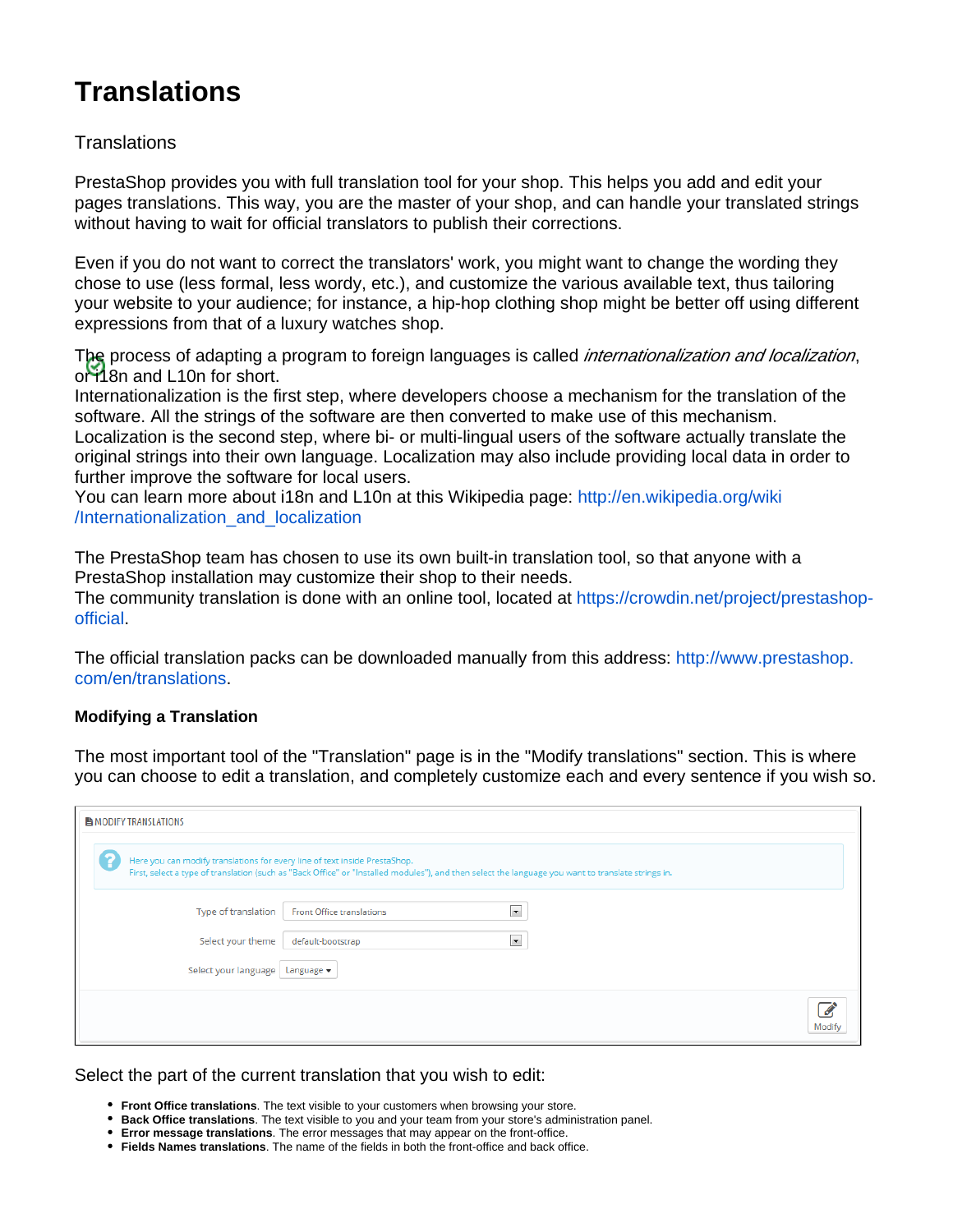- **Module translations**. The terms used by the installed modules. Note that modules which are available but not installed will not appear in the tool.
- **PDF translations**. The terms used in the generated PDF files: invoices, delivery slips, etc.
- **E-mail template translations**. The terms used in the default e-mail templates.

Some categories have a second drop-down list, which lists the available themes. PrestaShop themes have their own strings, but can also have their own modules, PDF templates and e-mail templates. The drop-down list therefore enables you to choose which theme you want to work with.

Once your selection is done, click the language code of the language in which you wish to edit that category of translation.

A long page then appears. It contains the hundreds of available strings for that category, sometimes split in tens of fieldsets.

| ▼ LIVE_EDIT - 11 EXPRESSIONS                                               |          |                                                                        |                                            |  |
|----------------------------------------------------------------------------|----------|------------------------------------------------------------------------|--------------------------------------------|--|
|                                                                            |          |                                                                        |                                            |  |
| $-404 - 8$ EXPRESSIONS                                                     |          |                                                                        |                                            |  |
| Page not found                                                             | $=$      | Page non trouvée                                                       |                                            |  |
| This page is not available                                                 | $\equiv$ | Page introuvable                                                       |                                            |  |
| We're sorry, but the Web address you've entered is no longer<br>available. | $\equiv$ | La page que vous avez demandée n'existe plus.                          |                                            |  |
| To find a product, please type its name in the field below.                | $=$      | Pour rechercher un produit, saisissez son nom dans le champ ci-dessous |                                            |  |
| Search our product catalog:                                                | $=$      | Cherchez un produit dans notre catalogue :                             |                                            |  |
| Ok                                                                         | $\equiv$ | Ok                                                                     |                                            |  |
| Home                                                                       | $=$      | Accueil                                                                |                                            |  |
| Home page                                                                  | $\equiv$ | Page d'accueil                                                         |                                            |  |
| X<br>Cancel                                                                |          |                                                                        | $\mathbb{B}$<br>冎<br>Save and stay<br>Save |  |
| ADDRESS - 26 EXPRESSIONS                                                   |          |                                                                        |                                            |  |

By default, only the fieldsets which have untranslated strings are open. If you wish to open them all, click on the button on the top left twice: once to close all of them, once more to expand them all. You can open and close fieldsets one by one by clicking on its title.

Editing a translation is easy:

- Open a fieldset,
- Edit its content,
- Click on either the "Update Translations and stay" button to save while and keep translating more for this category, or on the "Update translation" button to save and return to the main "Translations" page.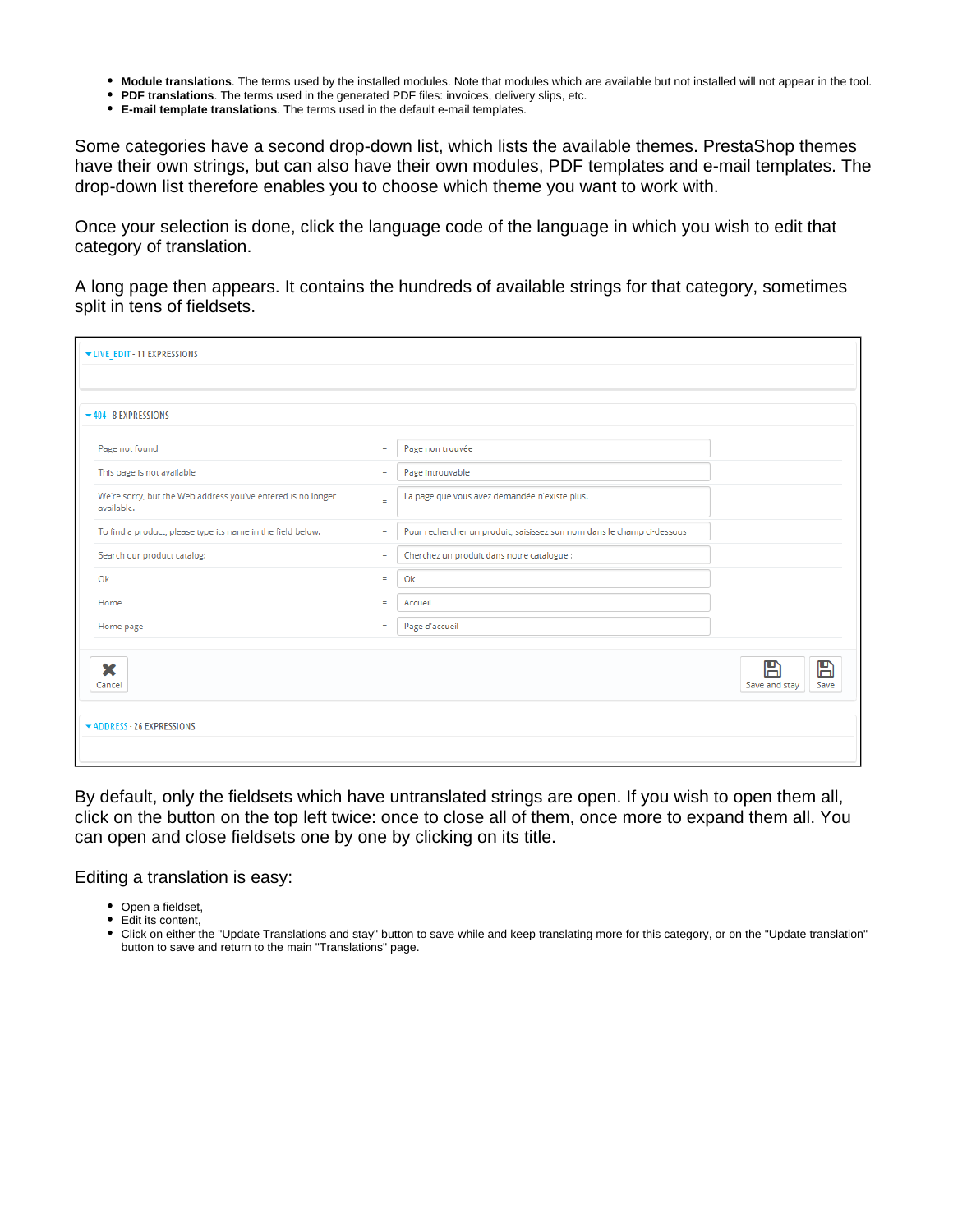PrestaShop 1.5 introduced a new syntax where strings can contain placeholders, such as  $s_s$ ,  $d_s$ ,  $1s_s$ ,  $\frac{1}{2}$ sd, etc.

When you find a string with such placeholder, it means that PrestaShop will replace it with an actual dynamic value before displaying the translated string.

For instance, in the string "Your order on %s is complete", %s will be replaced by the shop's name. Therefore you should keep it in your final translation; for instance, in French, the translation would be "Votre commande sur %s a bien été enregistrée."

Technically, having placeholders prevents strings from being split in parts. Thereby, in previous version of PrestaShop, "Your order on %s is complete." would have been split in two: "Your order on" and "is complete.". While the literal translation of these worked for some language, it made translation nearly impossible for many other languages, none the less RTL languages such as Arabic or Hebrew. Thanks to the placeholders added in PrestaShop 1.5, such strings are now fully translatable in any language.

Some strings might have a warning icon to their right. This indicates strings with placeholders. You can click on the icon to get more information.

In case of a string with a placeholder, you should make sure that the content of that placeholder will be placed in the correct flow of the sentence, and avoid literal translation.

Numbered placeholders (%1\$s, %2\$d, etc.) enable translators to rearrange the order of the placeholders in the string while maintaining the information each is replaced with. This way, a French translator could choose to translate "Order #%1\$d from %2\$s" into "Commande n°%1\$s du %2\$s" or "Le %2\$s, commande n°%1\$s".

| <b>Next</b>                          | $=$ | Suivant                            |  |
|--------------------------------------|-----|------------------------------------|--|
| Showing %1\$d - %2\$d of %3\$d items | $=$ | Résultats %1\$d - %2\$d sur %3\$d. |  |
| Showing %1\$d - %2\$d of 1 item      | $=$ | Résultats %1\$d - %2\$d sur 1.     |  |

#### **Specific features**

Most translation categories present their strings in the same way: the category's strings are grouped into fieldsets that you can close or expand by clicking on their title. The title indicates the number of expressions that the fieldset contains, and when needed, the number of missing expressions, in brackets and in red.

This is true for most categories, except three:

- **Error messages**. Strings are not group into many fieldset, they are all presented together.
- **PDF templates**. There is only one fieldset, "PDF".

**E-mail templates**. Strings are split into fieldsets, but they are not simple text fields anymore. Each e-mail has two templates: a HTML one, which is styled and colored, and a text one, when is plain and simple. While the plain text one can be edited directly in the textfield, the HTML one can only be edited by clicking on the "Edit this e-mail template" button at the bottom of the preview. That click turns the preview into a WYSIWYG textfield (what you see is what you get), with a complete editor at the top (based on TinyMCE: [http://www.tinymce.com/\)](http://www.tinymce.com/). In addition to editing the text, you can change the design as you see fit, for instance you can change the colors in order to adhere to your shop's design. Note that the e-mail templates feature placeholders, such as  $\{$  lastname  $\}$  or  $\{$  shop\_name  $\}$ , which PrestaShop replaces with the actual values when sending the e-mail. Make sure to keep them in both your translation.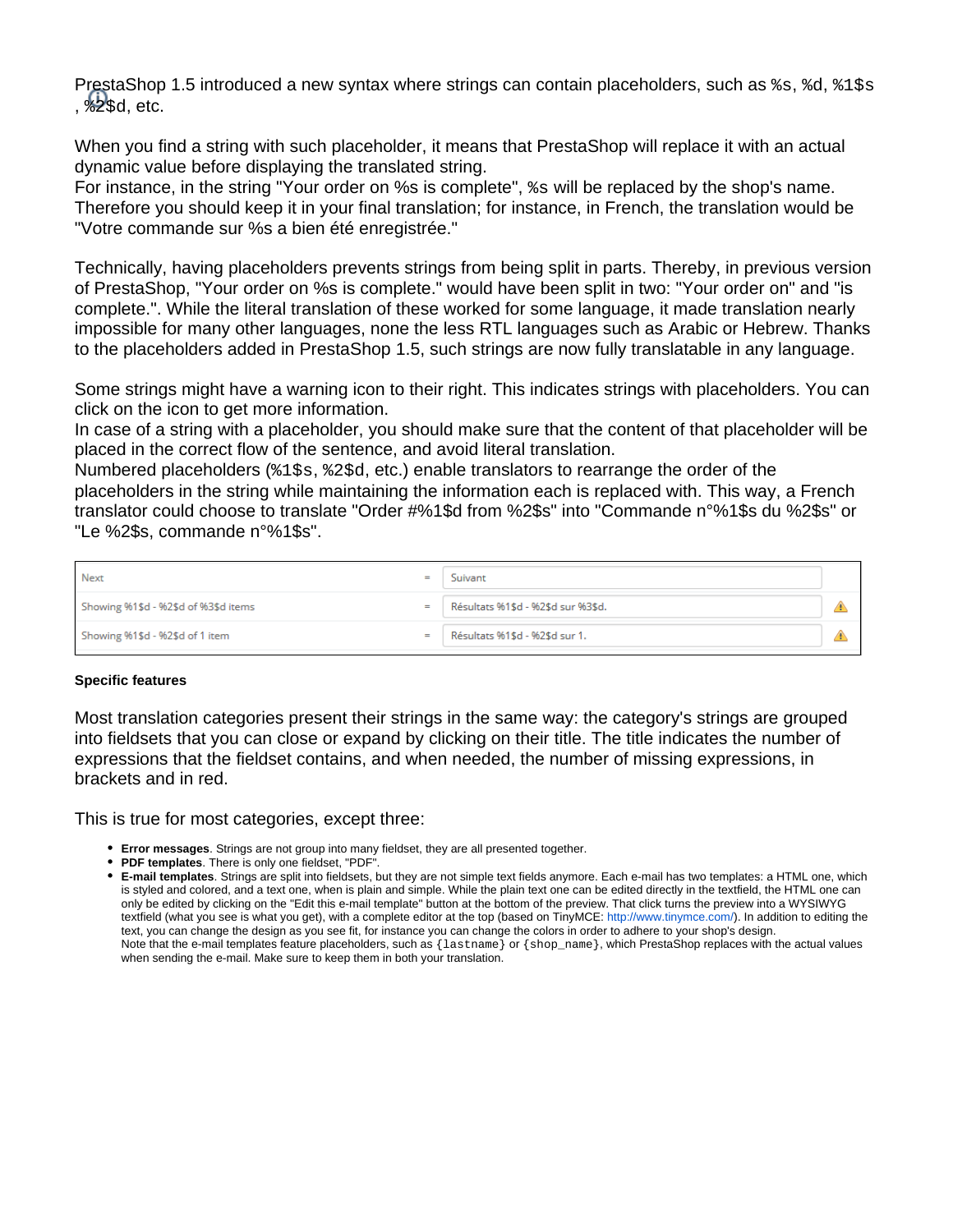| $\triangleright$ CORE EMAILS ( $\blacksquare$ <b>MAILS/FR/</b> ) |                                                                                            |
|------------------------------------------------------------------|--------------------------------------------------------------------------------------------|
| $64 \triangleright$ Core emails                                  | 0 missing translation(s)                                                                   |
| account<br>Subject                                               | Bienvenue!                                                                                 |
|                                                                  | Welcome!                                                                                   |
| View HTML version<br><b>Edit HTML version</b>                    | View/Edit TXT version                                                                      |
| "title" tag                                                      | Message de {shop_name}                                                                     |
|                                                                  | Message from {shop_name}                                                                   |
|                                                                  | {shop_name}                                                                                |
|                                                                  | BONJOUR {FIRSTNAME} {LASTNAME},<br>MERCI D'AVOIR CRÉÉ VOTRE COMPTE CLIENT SUR {SHOP_NAME}. |
|                                                                  | VOS CODES D'ACCÈS SUR {SHOP_NAME}.                                                         |
|                                                                  | Vos codes d'accès :                                                                        |

## **Add / Update a Language**

PrestaShop translations are available in packs, which combine all the different translation categories into a zip file. Many language packs are available freely for you to download and install, directly from the PrestaShop.com servers. PrestaShop will take care of downloading the language pack, unpacking it and creating the correct sub-folder in your installation's /translation folder.

| <b>@ ADD / UPDATE A LANGUAGE</b>                                                                                                                                                                                                                                                                   |         |                          |  |  |  |  |
|----------------------------------------------------------------------------------------------------------------------------------------------------------------------------------------------------------------------------------------------------------------------------------------------------|---------|--------------------------|--|--|--|--|
| You can add or update a language directly from the PrestaShop website here.<br>If you choose to update an existing language pack, all of your previous customization's in the theme named "Default-bootstrap" will be lost. This includes Front Office expressions and<br>default email templates. |         |                          |  |  |  |  |
| Please select the language you want to add<br>or update                                                                                                                                                                                                                                            | English |                          |  |  |  |  |
|                                                                                                                                                                                                                                                                                                    |         | Add or update a language |  |  |  |  |

You can also update the currently installed languages, likewise directly from the PrestaShop.com servers, but be reminded that any change that you might have made to your own translations will be lost once you update it.

## **Import a Language Pack Manually**

In the case where you do not want to use an official PrestaShop translation pack, but rather a custom one (either provided by someone you know, or one that you exported from another PrestaShop installation), then this tool is for you.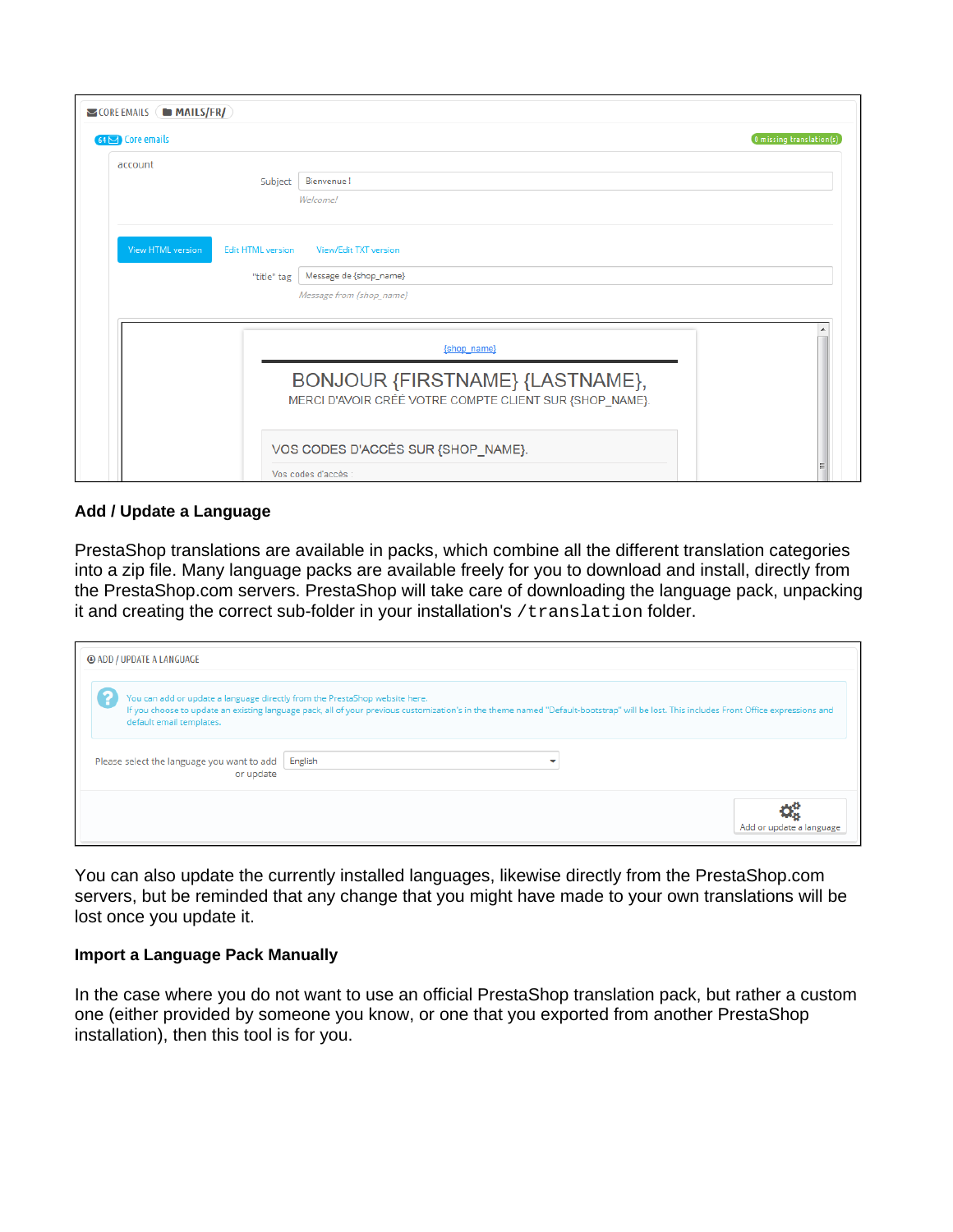| <b>@ IMPORT A LANGUAGE PACK MANUALLY</b>                                                                                                                                                                                                                |  |
|---------------------------------------------------------------------------------------------------------------------------------------------------------------------------------------------------------------------------------------------------------|--|
| If the language file format is ISO_code.gzip (e.g. "us.gzip"), and the language corresponding to this package does not exist, it will automatically be created. Warning: This will replace<br>all of the existing data inside the destination language. |  |
| Language pack to import<br>Add file                                                                                                                                                                                                                     |  |
| Select your theme<br>default-bootstrap<br>$\vert \mathbf{v} \vert$                                                                                                                                                                                      |  |
|                                                                                                                                                                                                                                                         |  |

Select the Zip file, select the theme to which you want that pack to be applied to, then click the "Import" button, and it will install the pack in the /translation folder.

If there is already a language folder with the same ISO 639-1 code, it will be replaced by the files from the pack you are importing.

## **Export a Language**

You can create your own language pack using this tool, either as a way of making a backup of your customizations, or in order to share your translations with other PrestaShop installation – your own or someone else's.

| LEXPORT A LANGUAGE                                                                                                        |                                           |        |
|---------------------------------------------------------------------------------------------------------------------------|-------------------------------------------|--------|
| Export data from one language to a file (language pack).<br>Select which theme you'd like to export your translations to. |                                           |        |
| Language                                                                                                                  | $\blacksquare$<br>English (English)       |        |
| Select your theme                                                                                                         | $\blacktriangledown$<br>default-bootstrap |        |
|                                                                                                                           |                                           | Export |

Simply choose the language and the theme of the translation you wish to export, and click the "Export" button.

Note that the pack will contain the theme that your translation is supposed to support.

**Copy**

You can copy the content of one language to another. This is especially useful when you wish to replace a theme's language with the same language from another theme.